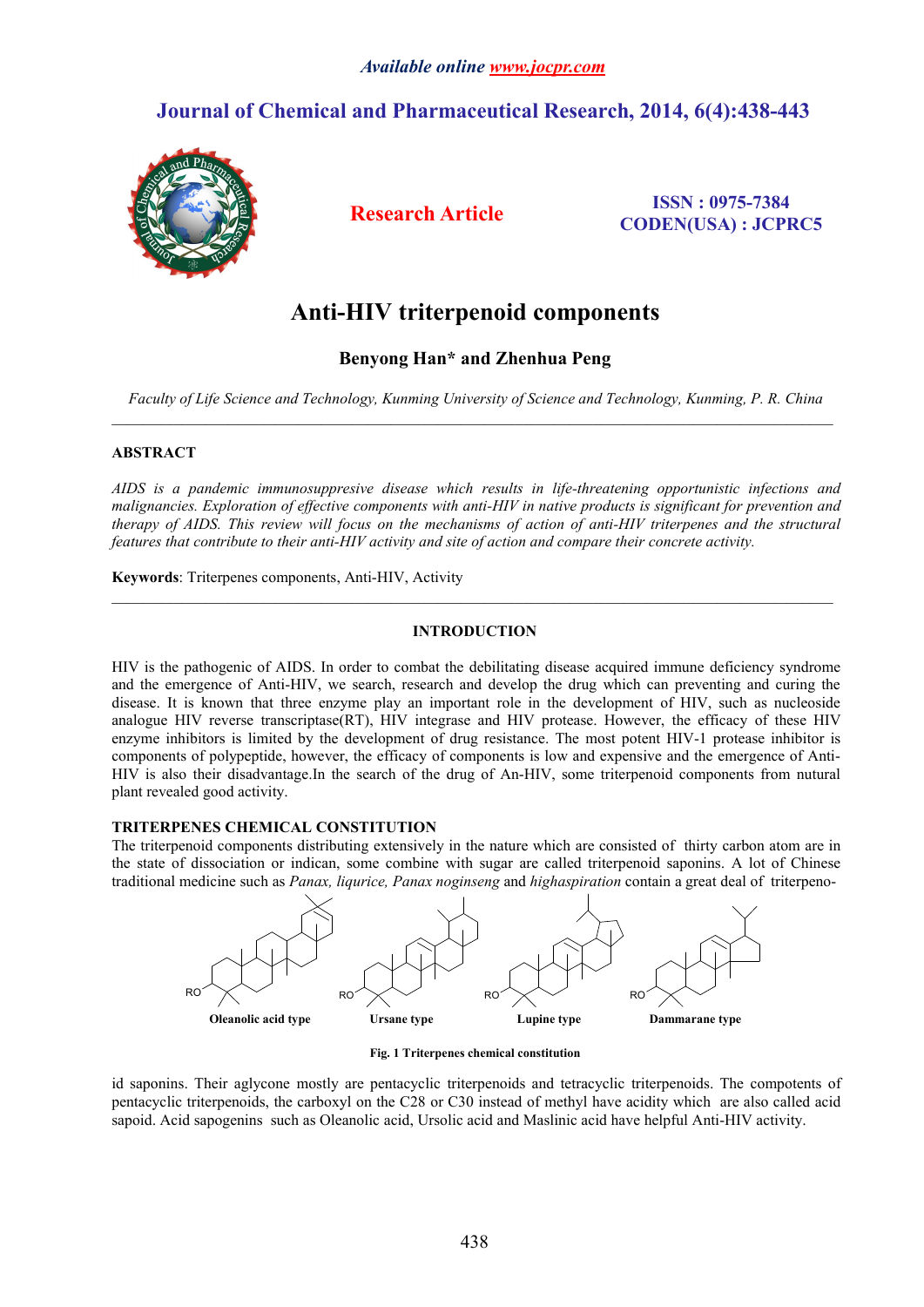## **THE TRITERPENOID COMPONENTS' ANTI-HIV MECHANISM**

Base on their action mechanism and molecule target, the triterpenoid components'anti-HIV mechanism are classified into seven different classes. Currently approved anti-HIV drugs are either HIV-1 protease or reverse transcriptase inhibitors.

*\_\_\_\_\_\_\_\_\_\_\_\_\_\_\_\_\_\_\_\_\_\_\_\_\_\_\_\_\_\_\_\_\_\_\_\_\_\_\_\_\_\_\_\_\_\_\_\_\_\_\_\_\_\_\_\_\_\_\_\_\_\_\_\_\_\_\_\_\_\_\_\_\_\_\_\_\_*

#### *2.1 Entry Inhibitors that Block HIV Adsorption or Membrane Fusion*

Betulin derivative aminooctanoyl amino-3R-hydroxy-6methylheptanoic acid (Compound 1) and its stereoisomers (Compound 8) were found equal in anti-HIV activity with an EC<sup>50</sup> value of 0.4 μmol/L [1]. However, mutations in the HIV-1 envelope glycoprotein gp120 sequence makes HIV-1 resistant to it [2]. Through changing the signal between gp120 and gp41 which is essential of changing construct of acceptor gp41, those betulin derivative can block HIV adsorption [2]. In the infection trial (MAGI and Fusion) of H9 lymphocyte, compounds (Compound 8 and Compound 3) reveal best activity. In MAGI experiment, their value of  $EC_{50}$  are 0.33 and 0.46 $\mu$ mol/L respectively. And in the fusion assay, their value of  $EC_{50}$  are 0.40 and 0.33µmol/L respectively [2].

Betulin derivative which both C-3 and C-28 side chain are replaced by other group, their activity block the fusion between virus ectoblast and the host membrane. On the other hand, viruses which bypass this blockage, have to face the maturation inhibition activity of these compounds. Superior bifunctional anti-HIV compounds N[3-O(3,3 dimethylsucciny)-lup-20(29)-en-28-oyl]-L-leucine (Compound 4) and N-[3-O(3,3-dimethylsucciny)-lup-20(29)-en-28-oyl]-11-aminoundecanoic acid (Compound 5) were obtained (depending on the tested HIV-1 strain). Among this series compounds, Compound 6,7 reveal best activity with the value of  $EC_{50}$  are 0.0026 and 0.0036 $\mu$ mol/L respectively [2]. The saponin isolated from the fruits of *Tieghemella heckelii Pierre* was reported to have antiviral activity. It strongly inhibited the entry of HIV into cells in a cell fusion assay, and showed no significant cytotoxicity towards HeLa-CD4 cell [3].



#### *2.2 Reverse Transcriptase Inhibitors*

Pentacyclic triterpenes, 1b-hydroxymaprounic 3-p-hydroxybenzoate (Compound 9) and 2a-hydroxymaprounic acid 2,3-bis-p-hydroxybenzoate (Compound 10) isolated from the root of *Maprounea Africana Muell.-Arg*, inhibited HIV-1 RTase with a value of IC<sub>50</sub> 3.7μmol/L [4]. 1β-hydroxy-aleruitolic acid-3-p-hydroxybenzoate, isolated from *Swertia franchetiano*, inhibited HIV-1 RTase with a IC<sup>50</sup> value of 3.7µmol/L [5].

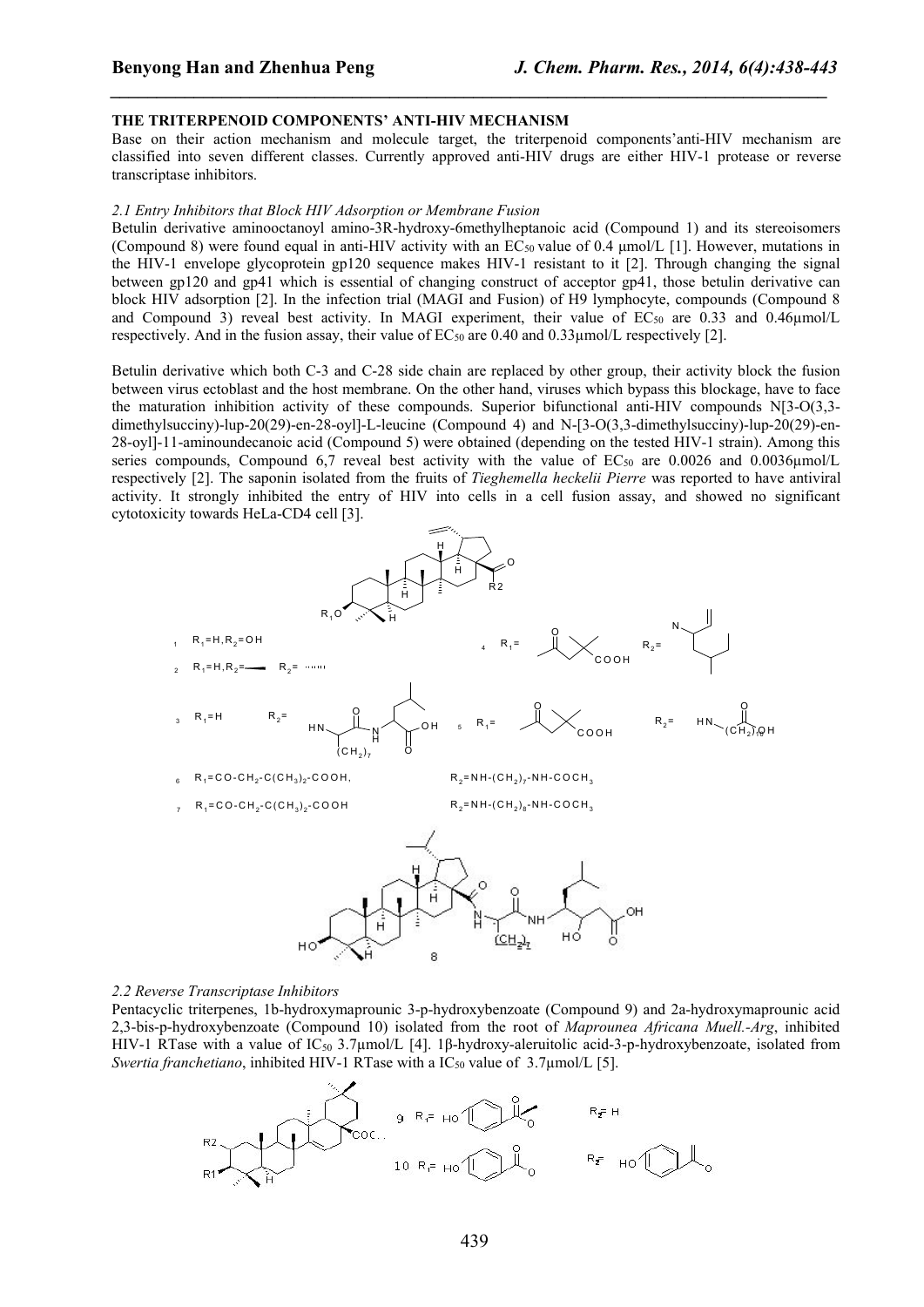## *2.3 Protease Inhibitors*

In the series of C-3 acid group of triterpene derivative, such as malonate mono-ester, reveal obvious anti-protease activity. The polar-fuction group of C-3 side chain of triterpene derivative play an important role in the process of interactional with enzyme. When both the carboxyl of C-17 methylation and was replaced with methyl, their inhibition was rudused. So the polar-fuction group of C-17 side chain of triterpene derivative play an important role in the process of interactional with enzyme. We can conclude that the polar-fuction group of C-3 or side chain interact with some amino-adid residue of protease through hydrogen bond and electrostatic interaction to inhibit the HIV-1 protease activity. Mekkawy isolated two triterpenoid components, ganoderiol and ganodermanotriol, with IC<sub>50</sub> value of 1.0  $\mu$ mol/L anti-HIV-1 protease [6].

*\_\_\_\_\_\_\_\_\_\_\_\_\_\_\_\_\_\_\_\_\_\_\_\_\_\_\_\_\_\_\_\_\_\_\_\_\_\_\_\_\_\_\_\_\_\_\_\_\_\_\_\_\_\_\_\_\_\_\_\_\_\_\_\_\_\_\_\_\_\_\_\_\_\_\_\_\_*

Ursolic acid and its malonate mono-ester have fort function in inhibiting HIV-1 protease, with a  $EC_{50}$  value of 8 and 6µmol/L respectively [7]. Gymonocladus saponin G and gleditisa saponic C were isolated from *Gymnocladus chinensis* and *Gleditsiajaponica* respectively. They are polycose triterpenoid saponin which constructed with oleanane triterpene and seven to nine sugar, have activity of inhibiting protease, with a  $EC_{50}$  value of 1.1 and 2.7µmol/L respectively [8]. We can obtain ursolic acid, maslinic acid and 2α, 19α-dihydroxy-3-carboxide-ursolic-12ene-28acid from Geum japonicum which can inhibit HIV-1 protease. Among them, maslinic acid revealed best activity [9]. The C-3 hydroxy group of oleanolic acid (Compound 13) was oxidized with a  $IC_{50}$  value of 5.5 μmol/L, the it react with hydroxylamine, the created compound (Compound 14) with a IC<sub>50</sub> value of 5.5 μmol/L [10]. The C-28 carboxy group of oleanolic acid was linked with long amino acids chin produce compound (Compound 11), then its C-3 hydroxy group react with hexanedione produce compound ether (Compound 12), with a  $IC_{50}$  value of 1.7 μmol/L. The bouble bond of C12-C13 of oleanolic acid was deoxidized to single bond come into being of new compound (Compound 15) with a  $EC_{50}$  value of 0.5  $\mu$ mol/L. The series of compound were produced when reacting with corresponding acid anhydride. Among these compounds which inhibit HIV protease, Compound 16 has a  $EC_{50}$ value of 2.6 μmol/L, Compound 17,18,19 have a  $EC<sub>50</sub>$  value of 0.1 μmol/L, and Compound 20 has a  $EC<sub>50</sub>$  value of 0.0039 μmol/L [11].



## *2.3 Virus Maturation Inhibitors*

In particular, a mechanism is proposed, where DSB (Compound 21) acts late in the HIV-1 life cycle and binds to the CA-p2 junction of Gag polyprotein (single polyprotein which is sufficient for virus particle assembly) by viral protease during HIV-1 particle assembly and sterically inhibits cleavage of this site [12]. Dimethyl-succinylbetulinic-acid whose C-3 hydroxy group of betulic acid was improved, is a special virus maturation inhibitor. The virus of HIV-1 which produce drug fast to the inhibitor of both protease and RT-transcriptase isstill sensitive to dimethyl-succinyl-betulinic-acid [2].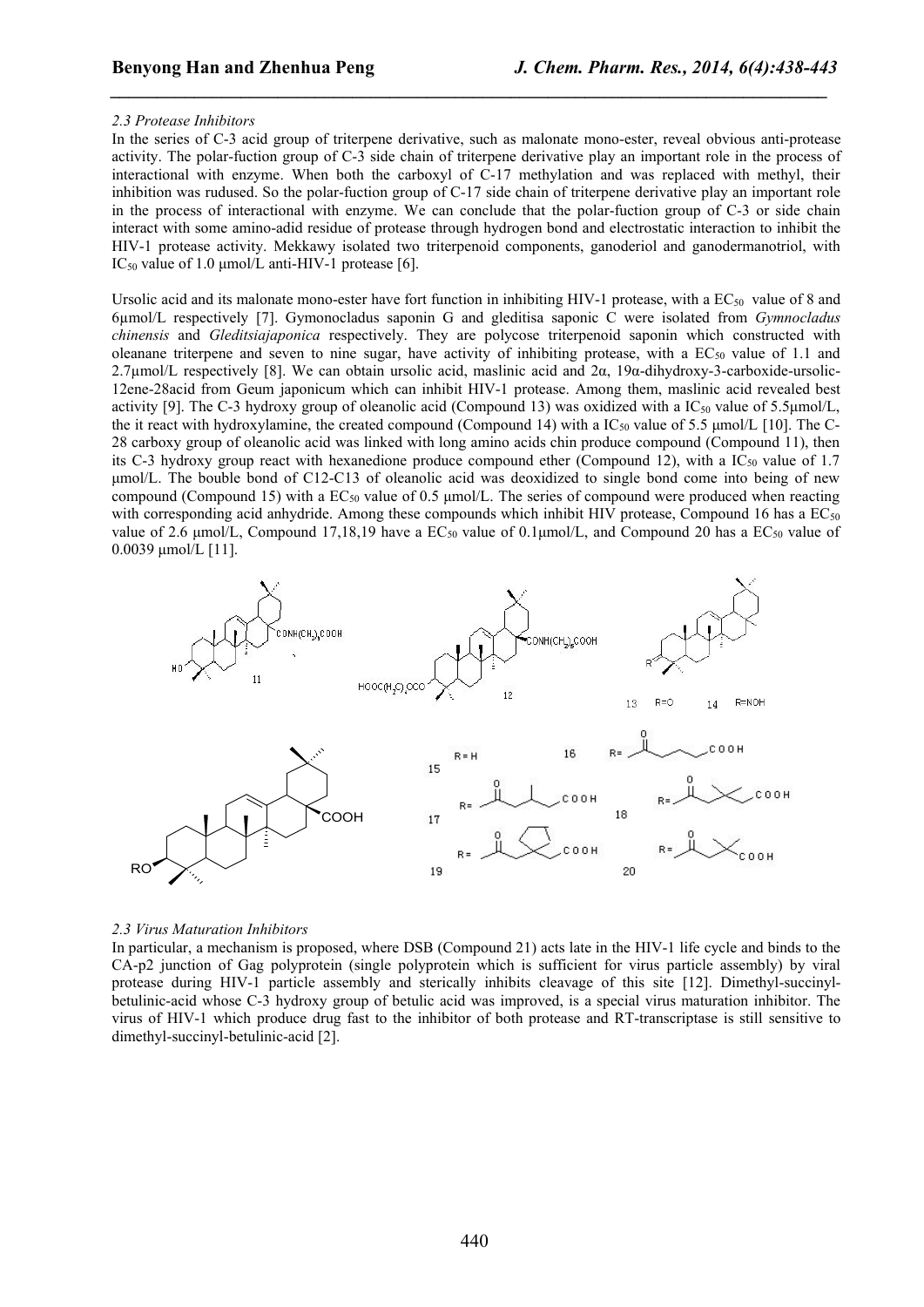#### *2.4 H9 Lymphocyte Inhibitors*



*\_\_\_\_\_\_\_\_\_\_\_\_\_\_\_\_\_\_\_\_\_\_\_\_\_\_\_\_\_\_\_\_\_\_\_\_\_\_\_\_\_\_\_\_\_\_\_\_\_\_\_\_\_\_\_\_\_\_\_\_\_\_\_\_\_\_\_\_\_\_\_\_\_\_\_\_\_*

Betulinic acid isolated from the leaves of *Syzigium claviflorum*, exhibited anti-HIV activity in H9 lymphocyte cell. Betulinic acid demonstrated an anti-HIV activity with an EC<sub>50</sub> value of 1.4 $\mu$ mol/L and a IC<sub>50</sub> value of 13  $\mu$ mol/L. Dihydrobetulinic acid (Compound 22) showed EC<sub>50</sub> value of 0.9 μmol/L and a IC<sub>50</sub> value of 13 μmol/L [13]. Oleanolic acid isolated from methanolic extract of wood of *Xanthoceras sorbifolia*, inhibited HIV-1 replication in acutely infected H9 cell growth. Esterification at C-3 hydroxyl of oleanolic resulted in 3-oxotirucalla-7,24-dien-21 oic acid (Compound 24) with improved activity( $EC_{50}$  0.0039 g/mL, TI 3750) [14].



Toshihiro Fujilka found the methanol leaching liquid from the leaf of Syzigium daviflorum have anti-HIV activity. From it, we can obtain triterpene and kata-triterpene. 3-Hydroxy-20-oxonorlupan-28-oic acid,3.beta (Compound 25) inhibit the replication of HIV in H9 lymphocyte, with a  $EC_{50}$  value of 1.4  $\mu$ mol/L, and inhibit the growth of uninfected H9 lymphocyte, with a IC<sub>50</sub> value of 13 µmol/L. The corresponding value of kata-triterpene (Compound 26) are EC<sub>50</sub> value of 6.5 μmol/L, IC<sub>50</sub> value of 90 μmol/L [15]. The gleditschisaponin echinocystic acid derivative of Gleditsia japonica, 3,16-diacetyl- echinocystic acid (Compound 27) has a  $EC_{50}$  value of 2.3 µmol/L,  $IC_{50}$  value of 13 μmol/L [16].



Actein (Compound 28) isolated from methanolic extract of rhizome of *Cimicifuga racemosa*, showed activity against HIV replication in H9 lymphocytes, with an EC<sub>50</sub> of 0.375 µg/mL and TI of 144 [17]. Converting the C3carboxyl of Oleanolic acid, then introducing 3,3-dimethylglutaryl or 3,3-tetramethylglutaryl group at both the C3 and C28 positions produced two new compounds (Compound 29, 30) with an EC<sub>50</sub> 0.1 $\mu$ g/mL, IC<sub>50</sub> 21.2 and 19.5 µg/mL respectively [14].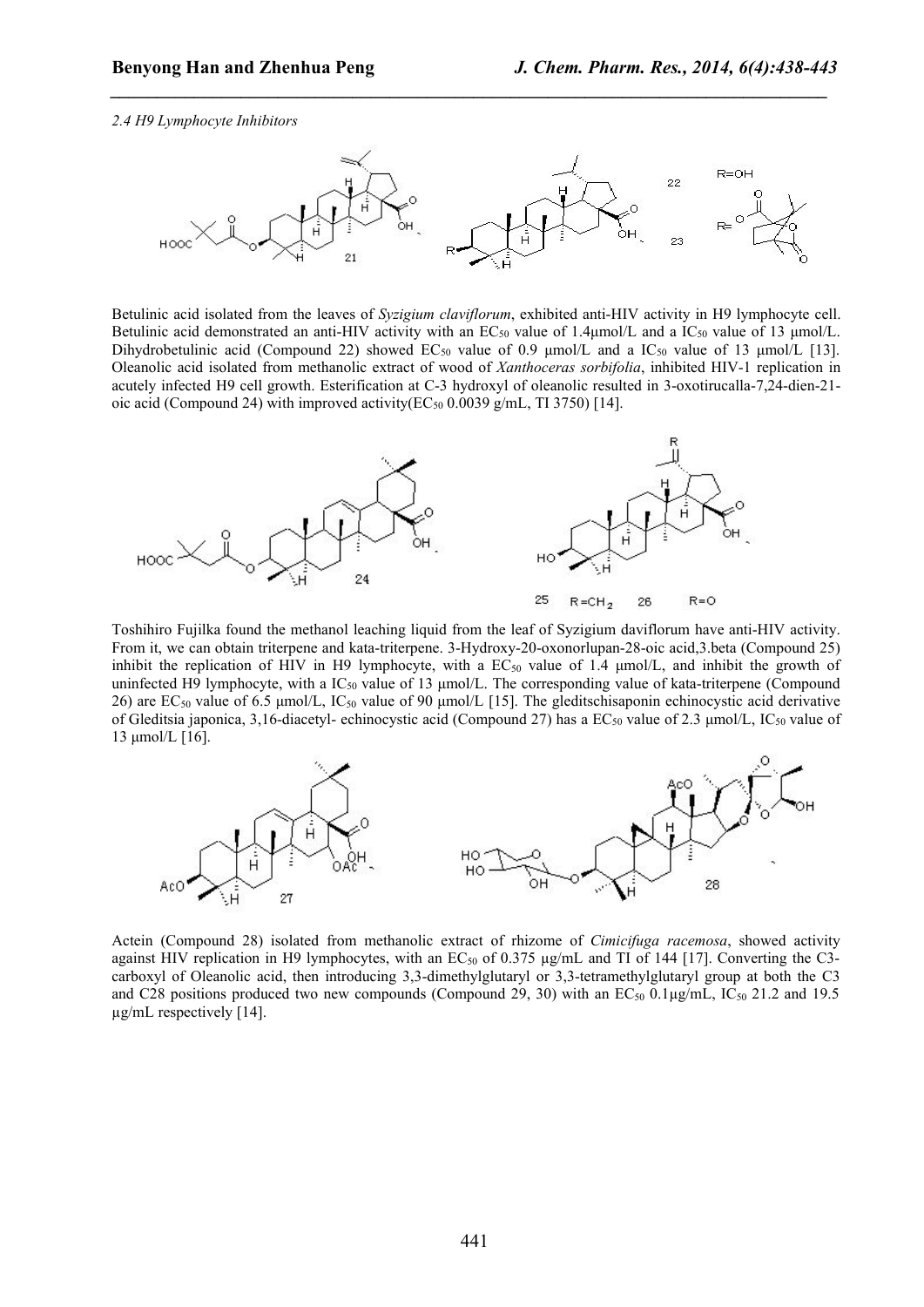

*\_\_\_\_\_\_\_\_\_\_\_\_\_\_\_\_\_\_\_\_\_\_\_\_\_\_\_\_\_\_\_\_\_\_\_\_\_\_\_\_\_\_\_\_\_\_\_\_\_\_\_\_\_\_\_\_\_\_\_\_\_\_\_\_\_\_\_\_\_\_\_\_\_\_\_\_\_*

Sulfurized triterpene (Compound 31,32,33,34) effects on the inhibition of replication of HIV, with EC<sub>50</sub> of 5, 4, 6, 30µg/mL respectively [16].



## *2.5 Integrase Inhibitors*

Integracides were evaluated in coupled and strand transfer assays of recombinant HIV-1 integrase. Compound (Compound 35) inhibited coupled and strand transfer reactions with IC<sup>50</sup> value of 4 and 9µmol/L, respectively. The desulfated compounds (Compound 36,37) and compound (Compound 38) were significantly less active in the coupled assay and showed IC<sub>50</sub> value of 82,  $>100$ , 50 and  $>50$  umol/L, respectively. However, these compounds were completely inactive at 100 μΜ in strand transfer assays and thus indicated the sulfate group was important for the potency. In addition, compound (Compound 35,36,37) inhibited 3-end processing activity with an  $IC_{50}$  value of 5 μmol/L, preintegration complex(PIC) with an  $IC_{50}$  50 μmol/L and showed antiviral activity with CIC<sub>95</sub> value of 25 μmol/L in the multiple cycle H9 viral spead assay. Unfortunately, it also showed toxicity at 25 μmol/L and did not exhibit any therapeutic window [18].



#### *2.6 Transcriptase Inhibitors*

Ursolic songaricum (Compound 39) and its malonate mono-ester (Compound 40) isolated from *Cynomorium songaricum* have anti-HIV-1 transcriptase activity, with a IC<sub>50</sub> value of 8.0 and 6.0 μmol/L respectively [10].

### *2.7 Inhibitors with Unknown Mechanism of Action*

J. Hideki N proved that glycyrrhizic sulphate is the inhibitor of reverse transcriptase [12], but Masahiko I don't think so. The major mechanism of action of glycyrrhizic acid inhibiting the replicative of HIV is cutting down the activity of protein kinase C. In addition, can inhibit the spreading of HIV, through prohibiting fusion in cells[19]. Maslinic acid has a high-performance function on all of the HIV stock which separating from all philo-CCR5 and CXCR4. Maslinic acid can restrain HSV from infecting cervix cellula epithelialis. It nearly has non-cytotoxicity, and show superiority selectivity. It prevent the connecting of HIV and HSV to cells [20]. The more high-performance is betulic acid diester derivate (Compound 41,42), their TI value are 21515 and 41400, the  $EC_{50}$  value of 0.66 and 0.87µmol/L respectively [12].